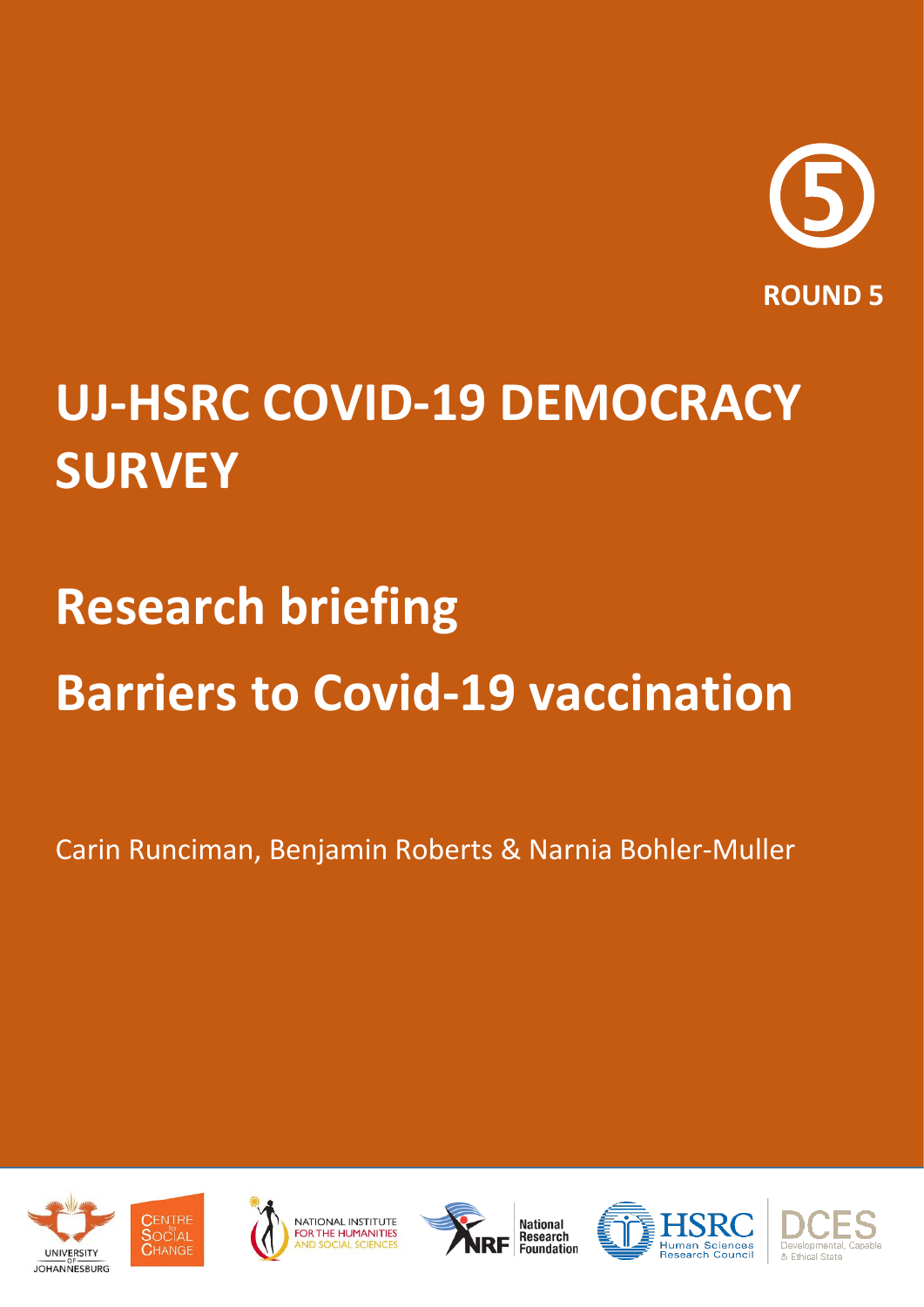## Summary of key findings

- At the time that Round 5 of the UJ/HSRC Covid-19 Democracy Survey was conducted (22 October 2021 and 17 November 2021), 38% of adults indicated that they were willing to take a COVID-19 vaccine but had not yet done so. This briefing report examines the barriers to vaccination that this group faces.
- The survey included a multiple response question that asked respondents whether any of six pre-coded barriers prevented them from getting the Covid-19 vaccine, addressing issues such as lack of awareness of vaccination site, access difficulties, cost and time constraints, and disability. An additional 'other barriers' option was provided, with respondents able to provide open-ended descriptions. These were subsequently coded and integrated into the analysis.
- Overall, 23% of unvaccinated but vaccine favourable adults stated that they did not know where to go for vaccination, 17% reported it was difficult to get to a vaccination site, 17% faced cost-related barriers in travelling to vaccination sites, while 16% referred to time constraints. These four reasons predominated, with less-mentioned challenges (6% or less) including general hesitancy, disability, administrative factors, health concerns, pregnancy or breastfeeding, and caregiving responsibilities.
- A large share, 28%, reported no difficulties in being able to access vaccination.
- Barriers to vaccination differed by whether one intended to 'definitely' or 'probably' vaccinate. Knowing where to go for vaccination and difficulties in accessing the site were more frequently reported by those who said they 'definitely' intended to vaccinate. These barriers were also shared by the 'probably' willing to vaccinate group, as was time constraints, but vaccine hesitancy also arose as a distinctive barrier among this group.
- Barriers to vaccination are experienced unequally across society, reflecting broader socioeconomic inequalities.
- Black African and Coloured adults report more problems in not knowing where to go for vaccination and with the costs of getting to vaccination sites.
- A lack of knowledge about where to go for vaccination was also more frequently reported by those earing under R5,000 per month than those earning above R5,000 a month.
- Adults aged 18-34 years and 35-49 years experienced more problems with knowing where to go for vaccination, difficulties in getting to the vaccination site and cost-related barriers than adults aged over 50.
- Men and women broadly experienced the same barriers to vaccination.
- People living in the Free State and Gauteng reported more frequently that they did not know where to go for vaccination, while people in Mpumalanga and the Northern Cape reported more difficulties in being able to get to vaccination sites.
- Addressing the unrealised intention to vaccinate among a sizeable share of the South African public remains a crucial priority in the ongoing effort to expand coverage of the vaccine rollout programme. Better understanding the barriers that are frustrating progress in this regard is a key step towards identifying or adapting measures to overcome some of these challenges.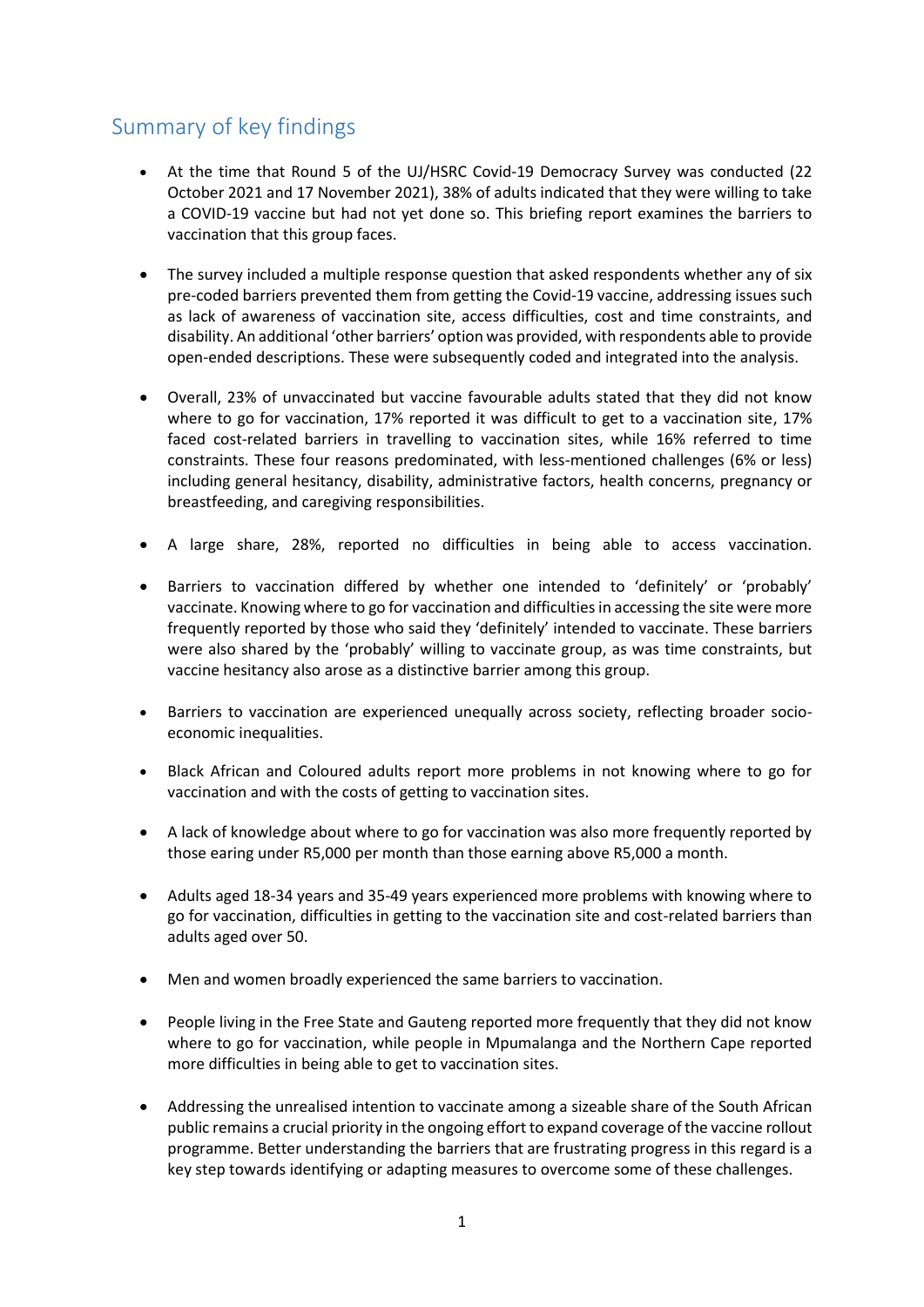## Introduction

This briefing presents findings from Round 5 of the University of Johannesburg (UJ)/Human Sciences Research Council (HSRC) Covid-19 Democracy Survey. The survey was conducted between 22 October 2021 and 17 November 2021. Only adults living in South Africa were surveyed. It found that 38% of adults were favourable towards vaccination but had not yet vaccinated. In an accompanying report to this brief, *Vaccine inequality and hesitancy*, we detailed inequalities in vaccine coverage. We now take this analysis further by profiling barriers to vaccination among the vaccine accepting by age, gender, race, income, settlement type, medical aid, and province. This briefing report analyses only the responses of those favourable towards vaccination, i.e., stating that they 'definitely' or 'probably would take a Covid-19 vaccine'. It concentrates on this group specifically as this is the group most likely to vaccinate if the barriers to vaccination can be overcome.

## Survey methodology

The online survey was conducted using the #datafree Moya Messenger App. This app, which is operated by Datafree, has six million subscribers 800,000 of whom use the app every day. The survey was available in six languages: English, Afrikaans, isiZulu, isiXhosa, Setswana and Sesotho. English was the most common language used. The survey was fully completed by 6,358 participants via the Moya messenger app. Most people undertaking the survey did so using a smartphone, access to which has increased rapidly in recent years, with 64.1% of households now able to access the internet via a cellphone (up from 58.7% in 2019).<sup>1</sup> However, there is a skew in terms of who has access to smartphones, particularly between older and younger people. In order to address this, we fielded a supplemental telephonic survey, which was undertaken by Ask Afrika.

The telephone survey supplement was conducted between 28 October 2021 and 17 November 2021, and provided an additional 252 responses from those aged 55 and above. Ask Afrika was provided with key sampling criteria regarding this supplemental sample's demographic, social, and geographic characteristics. In addition, to address an under-representation of White adults in the survey, Ask Afrika also fielded our survey to 23 White adults drawn from their online panel. These cases were integrated with the Moya sample to produce an overall sample size of 6,633 respondents for this round. All of the data was weighted to match Statistics South Africa data on race, education and age, and can be regarded as broadly indicative of the views of the adult population at large. In addition, in Round 5 we incorporated an additional adjustment for vaccination rate by gender to match data provided by the Department of Health for the midpoint of the survey period.<sup>2</sup>

## Barriers to vaccination amongst the vaccine accepting

In Round 5 of the UJ/HSRC Covid-19 survey we found that 38% of adults stated that they were unvaccinated but favourable towards taking a Covid-19 vaccination. This opens up an important question: why have those who indicate that they are favourable towards getting vaccinated not done so already?

We asked those who have **not** vaccinated the question: 'do any of the following things make it difficult for you to get a Covid-19 vaccine? (Select all that apply).' Participants were presented with a list of 6 pre-coded barriers, as well as a 'something else' category, which allowed participants to explain in their own words what additional barriers they face in getting vaccinated. The 'something else'

1

 $1$  Because of the pandemic, StatsSA had to change its data collection method, so the figures are not strictly comparable. <http://www.statssa.gov.za/publications/P0318/P03182020.pdf> <https://www.statssa.gov.za/publications/P0318/P03182019.pdf>

<sup>2</sup> <https://sacoronavirus.co.za/latest-vaccine-statistics/>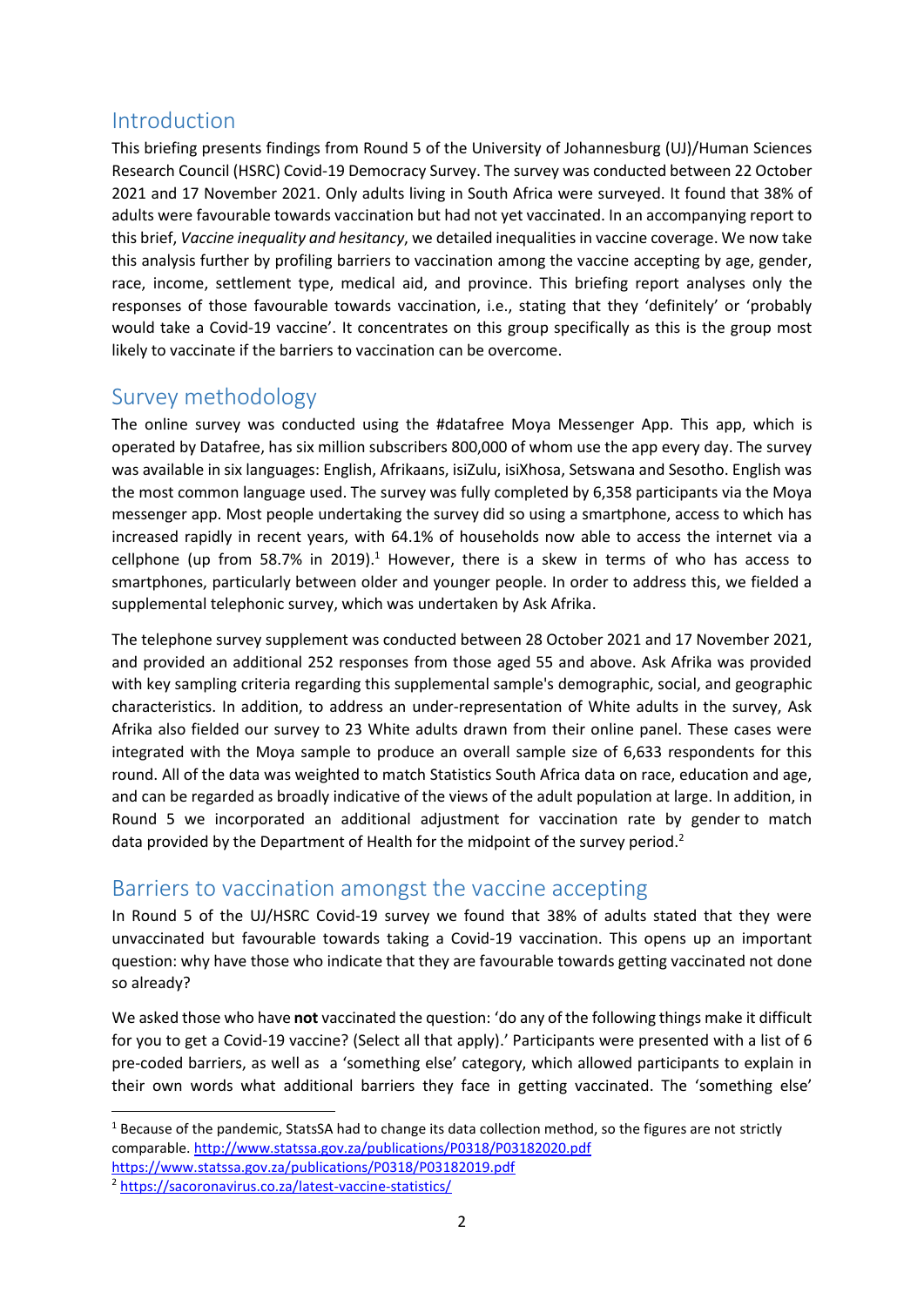responses that were provided in English were then coded for reoccurring themes. Figure 1 presents an analysis that combines the pre-coded barriers with an analysis of the self-reported barriers among those that said they were favourable about taking the vaccine. For those experiencing no specific barriers, a 'none of the above' option was also included.





The bar chart illustrates that a dominant response provided by unvaccinated adults who remain favourable towards getting a Covid vaccine is a lack of awareness about where to get vaccinated, mentioned by 23% of this group. Equivalent shares mentioned difficulty in accessing vaccination sites (17%), cost-related barriers in travelling to vaccination sites (17%), and a lack of time to go and get vaccinated (16%). However, it must be noted that the largest proportion of the responses from this favourable group was to state that they have no barriers to vaccination (28%), leaving it unclear why there is still a gap between intention and uptake of vaccination.

Smaller shares of this favourable group stated that some form of hesitancy (6%) was a barrier to vaccination. For example,

> I want to vaccinate but i am scared as some people are dying though they vaccinated

> I hear many stories about the vaccine which makes it hard for me to decide but I am going to vaccinate

These self-reported explanations illustrate that, even amongst those favourable towards vaccination, lingering concerns delay vaccination uptake.

Other reasons for delaying vaccination included the need to be accompanied to vaccinate due to having a disability (4%), administrative barriers (3%), such as not having an ID, a concern that pregnancy or breastfeeding meant that one could not vaccinate (2%), having some other underlying health concern (2%), or having caregiving responsibilities (1%).

Figure 2 unpacks this analysis further by comparing the barriers reported by those that said they would 'definitely' vaccinate with those that said that they would 'probably' vaccinate. Among those that said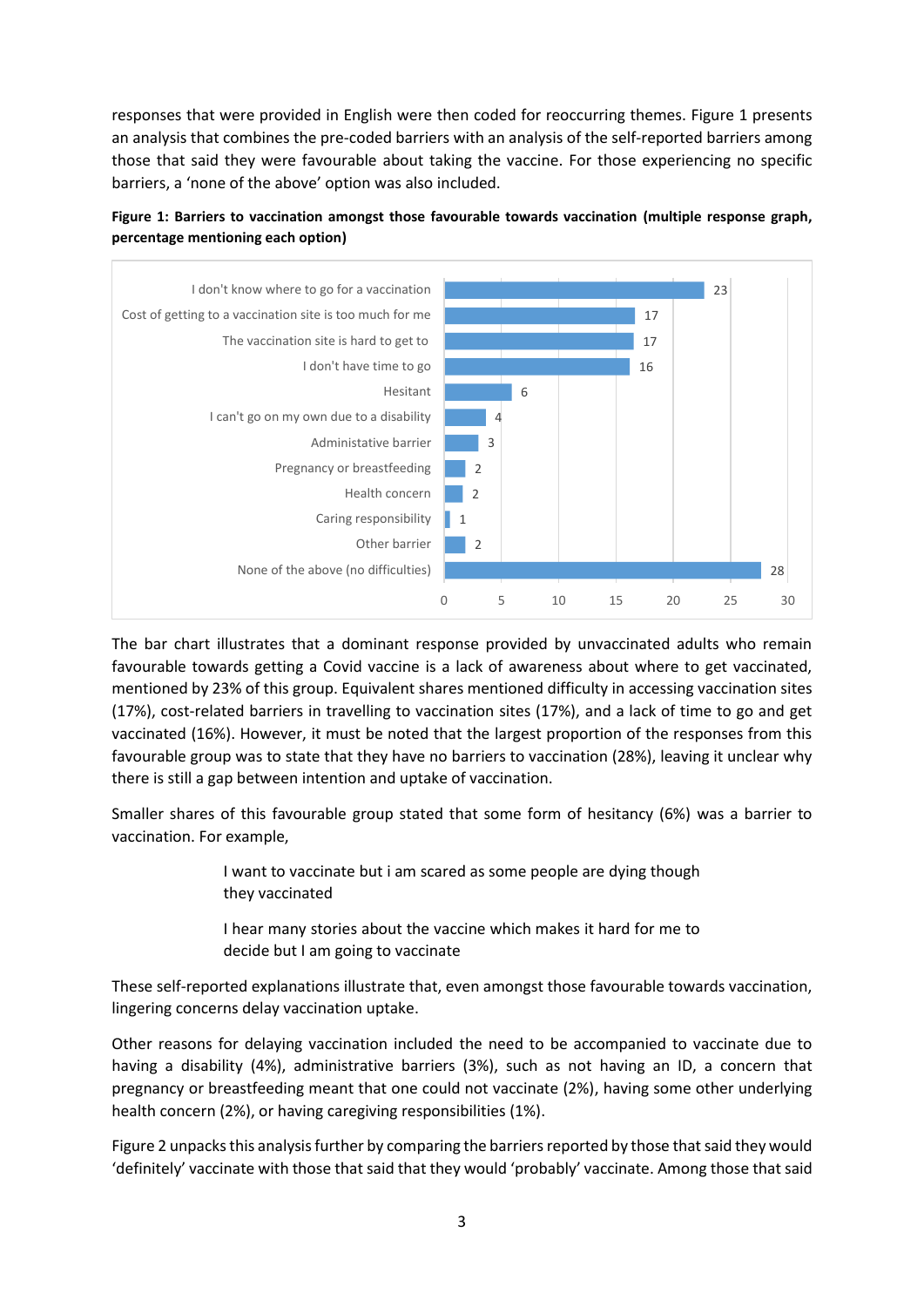they would definitely vaccinate, the most common barriers were not knowing where to go for vaccination (26%), difficulties in getting to a vaccination site (19%), the cost of getting to a vaccination site (17%), and time constraints (16%). As above, a large share of the definitely and probably group stated that they faced no barriers.



**Figure 2: Differences in barriers to vaccination amongst vaccine accepting categories (multiple response graph, percentage mentioning each option)**

Of those that said they would probably vaccinate, the most common barriers were not having time to go (18%) and hesitancy (16%). As we may expect, levels of hesitancy are much higher among those that say they will probably vaccinate than those who say they will definitely vaccinate. Based on our previous research,<sup>3</sup> it is likely that much of the hesitancy in this group will be concentrated in concerns about the side-effects and the effectiveness of vaccination. Other barriers included not knowing where to go for vaccination (15%) and the cost of getting to a vaccination site (15%).

#### Barriers to vaccination by selected socio-demographic factors

**.** 

The following sections provide an analysis of barriers to vaccination by age, gender, race income, settlement type and province. In this section, we present only the analysis of the pre-coded options presented to participants, meaning that there is no further analysis of each sub-group's 'something else' category. However, the analysis presented above provides an indicative sense of these other barriers.

<sup>3</sup> See Alexander, K., Runciman, C., Roberts, B., Bekker, M. and Bohler-Muller, N. 2021. *[Vaccine Acceptance and](http://www.hsrc.ac.za/uploads/pageContent/1045979/2021-08-18%20UJ-HSRC%20R4%20Report%201%20Vaccine%20acceptance.pdf)  [Hesitancy: Findings from the UJ/HSRC COVID-19 Democracy Survey.](http://www.hsrc.ac.za/uploads/pageContent/1045979/2021-08-18%20UJ-HSRC%20R4%20Report%201%20Vaccine%20acceptance.pdf)* Johannesburg: Centre For Social Change; Runciman, C., Roberts, B., Alexander, K., Bohler-Muller, N. and Bekker, M. 2021. *[Willingness To Take A COVID-](http://www.hsrc.ac.za/uploads/pageContent/1045085/2021-01-25%20Vaccine%20briefing%20(final).pdf)[19 Vaccine: A Research Briefing](http://www.hsrc.ac.za/uploads/pageContent/1045085/2021-01-25%20Vaccine%20briefing%20(final).pdf)*. Johannesburg: Centre for Social Change.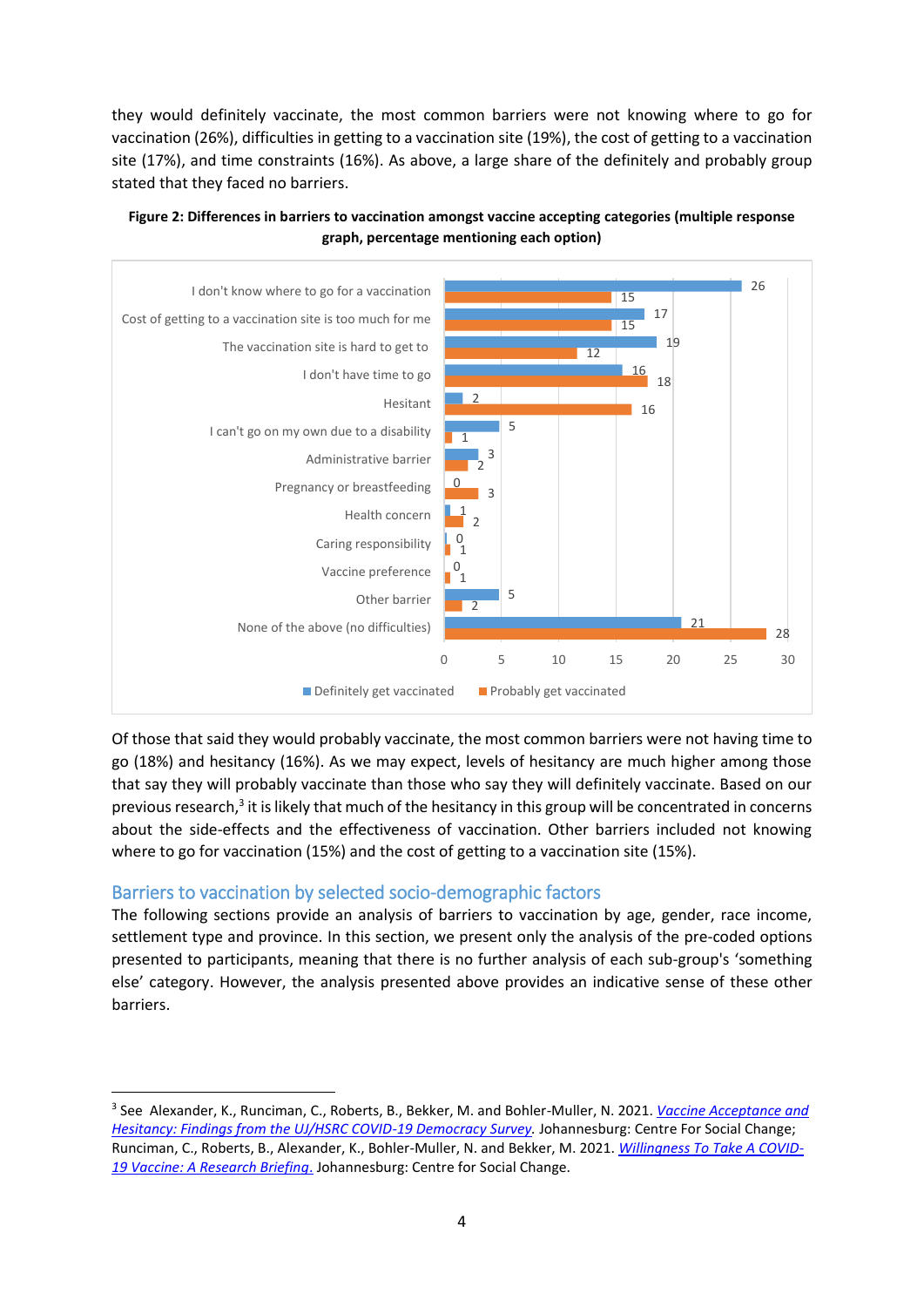#### Age

We analyse barriers to vaccination using the age categories used by the Department of Health so that the data may be compared. However, as we have previously identified, there are important differences in the youngest age category, 18-34 years and we therefore break this group down further into 18-24 years and 25-34 years cohorts. Table 1 demonstrates that the most common barrier for those aged 18-34 years and 35-49 years is knowing where to go for vaccination, mentioned by 24% of those aged 18-34 years and 26% of those aged 35-49 years. In contrast, very few of those aged over 50 reported facing the same barrier. Saying that the vaccination site was difficult to get to or the cost too high was also a barrier reported more frequently by those aged under 50 than by those over 50. The time taken to get a vaccination was a more frequently reported barrier by those aged 18-24 years. Among older people, those aged 50 years and above, 'something else' (42%) was the most frequently cited barrier.

|                                           | Table 1: Barriers to vaccination amongst those favourable towards vaccination by age (multiple response |  |  |  |
|-------------------------------------------|---------------------------------------------------------------------------------------------------------|--|--|--|
| graph, percentage mentioning each option) |                                                                                                         |  |  |  |

|             | I don't<br>know<br>where to<br>go for a<br>vaccination | <b>The</b><br>vaccination<br>site is hard<br>to get to | The cost of<br>getting to a<br>vaccination<br>site is too<br>much for<br>me | I don't<br>have<br>time to<br>go. | I can't go<br>on my<br>own due<br>to a<br>disability | <b>Something</b><br>else<br>(please)<br>specify) | None of<br>the above<br>(no<br>difficulties) |
|-------------|--------------------------------------------------------|--------------------------------------------------------|-----------------------------------------------------------------------------|-----------------------------------|------------------------------------------------------|--------------------------------------------------|----------------------------------------------|
| 18-34 years | 24                                                     | 17                                                     | 18                                                                          | 18                                | $\overline{2}$                                       | 20                                               | 25                                           |
| 18-24 years | 26                                                     | 16                                                     | 19                                                                          | 21                                | $\mathbf{1}$                                         | 17                                               | 24                                           |
| 25-34 years | 23                                                     | 17                                                     | 18                                                                          | 15                                | $\overline{2}$                                       | 22                                               | 26                                           |
| 35-49 years | 26                                                     | 16                                                     | 16                                                                          | 12                                | 3                                                    | 19                                               | 29                                           |
| 50-59 years | 3                                                      | 6                                                      | 11                                                                          | 6                                 | 6                                                    | 42                                               | 27                                           |
| $60+$ years | 9                                                      | 17                                                     | 3                                                                           | 6                                 | 14                                                   | 37                                               | 23                                           |

#### Gender

Barriers to vaccination show only minor differences by gender. Men more frequently report not knowing where to go for vaccination, difficulties accessing, and the cost of getting to, a site, and time constraints. Women more often stated that they had no problems in accessing vaccination.

| Table 2: Barriers to vaccination amongst those favourable towards vaccination by gender (multiple response |
|------------------------------------------------------------------------------------------------------------|
| graph, percentage mentioning each option)                                                                  |

|        | don't<br>know<br>where<br>to<br>for a<br>go<br>vaccination | <b>The</b><br>vaccination<br>site is hard<br>to get to | The cost of<br>getting to a<br>vaccination<br>site is too<br>much for<br>me | don't<br>п<br>have time<br>to go. | I can't go<br>on<br>mv<br>own due<br>to<br>a<br>disability. | Something<br>else<br>(please<br>specify) | _of<br><b>None</b><br>the above<br>(no<br>difficulties) |
|--------|------------------------------------------------------------|--------------------------------------------------------|-----------------------------------------------------------------------------|-----------------------------------|-------------------------------------------------------------|------------------------------------------|---------------------------------------------------------|
| Male   | 23                                                         | 18                                                     | 18                                                                          | 17                                | 4                                                           | 24                                       | 22                                                      |
| Female | 20                                                         | 13                                                     | 13                                                                          | 12                                | 3                                                           | 21                                       | 31                                                      |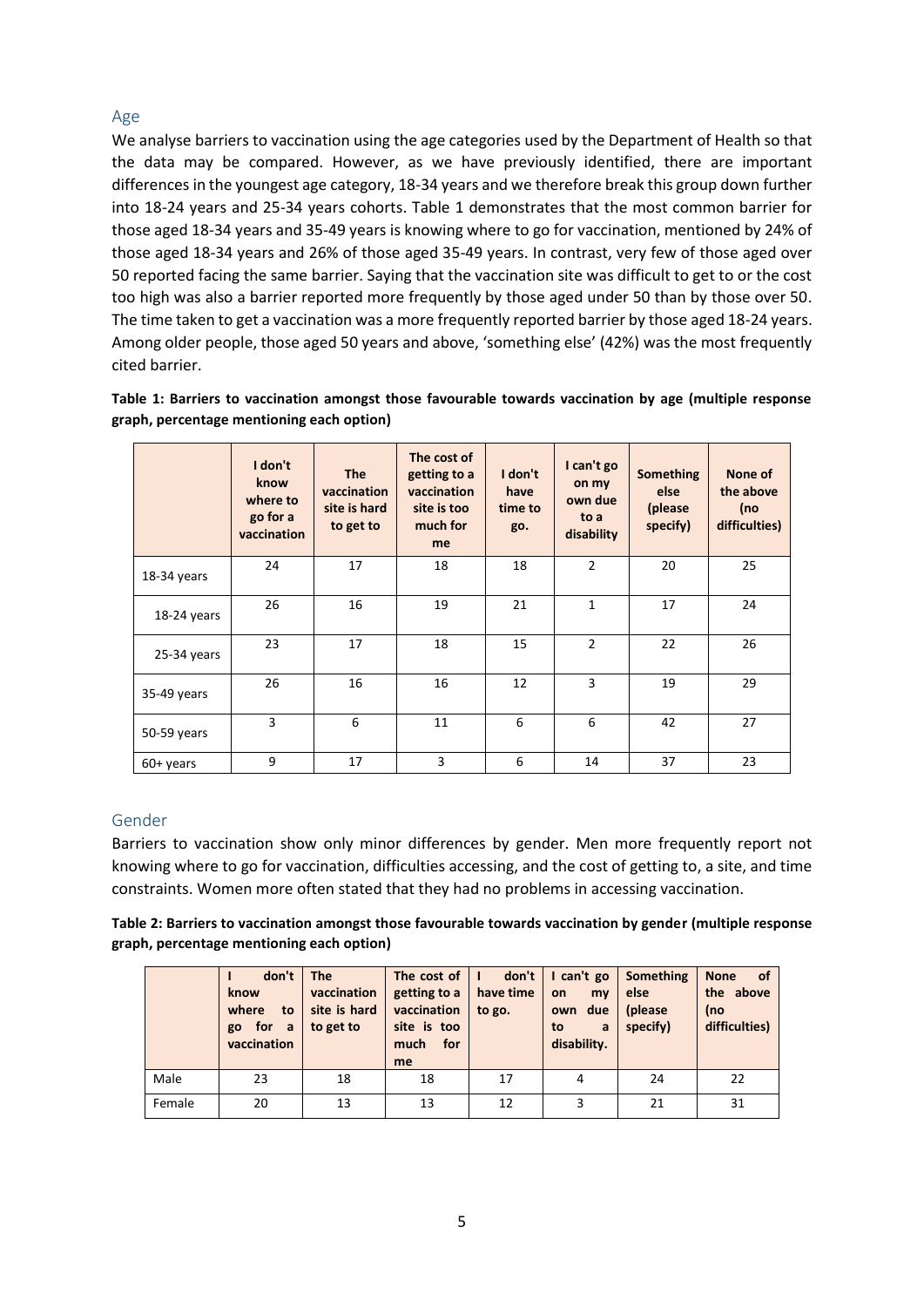#### Race

Based on our previous findings, we know that White and Indian or Asian adults have the highest levels of vaccination, and this higher level of vaccination cannot be attributed to higher levels of vaccine acceptance within these groups. Table 3 analyses the barriers to vaccination by race. It demonstrates that among vaccine favourable Black African and Coloured adults almost a quarter (23% and 24% respectively) report not knowing where to go for a vaccination, compared to only 6% of Indian or Asian adults. No White adults reported a lack of knowledge where to go for vaccination. Similarly, Black African and Coloured adults reported more difficulties with the cost of getting to a vaccination site than Indian or Asian and White adults.

The majority (74%) of responses from White adults indicated that their barriers to vaccination were related to 'something else'. Based upon the analysis above, it is likely that many of these self-reported barriers relate to vaccine hesitancy, which have we have documented is more prevalent among this group.

**Table 3: Barriers to vaccination amongst those favourable towards vaccination by gender (multiple response graph, percentage mentioning each option)**

|                      | don't<br>know<br>where<br>to<br>for<br>a<br>go<br>vaccination | <b>The</b><br>vaccination<br>site is hard<br>to get to | The cost of<br>getting to a<br>vaccination<br>site is too<br>much<br>for<br>me | don't<br>have time<br>to go. | I can't go<br>my<br>on<br>own due<br>to<br>a<br>disability. | <b>Something</b><br>else<br>(please)<br>specify) | <b>None</b><br><b>of</b><br>the above<br>(no<br>difficulties) |
|----------------------|---------------------------------------------------------------|--------------------------------------------------------|--------------------------------------------------------------------------------|------------------------------|-------------------------------------------------------------|--------------------------------------------------|---------------------------------------------------------------|
| <b>Black African</b> | 23                                                            | 16                                                     | 17                                                                             | 14                           | 4                                                           | 20                                               | 27                                                            |
| Coloured             | 24                                                            | 13                                                     | 18                                                                             | 21                           | 4                                                           | 15                                               | 26                                                            |
| Indian or Asian      | 6                                                             | 32                                                     | 5                                                                              | 11                           | 3                                                           | 33                                               | 23                                                            |
| White                | $\Omega$                                                      | $\mathbf{1}$                                           | 0                                                                              | 11                           | 0                                                           | 74                                               | 15                                                            |

#### Income

**Table 4: Barriers to vaccination amongst those favourable towards vaccination by income (multiple response graph, percentage mentioning each option)**

|                                            | I don't know<br>where to go<br>for a<br>vaccination | <b>The</b><br>vaccination<br>site is hard<br>to get to | The cost of<br>getting to a<br>vaccination<br>site is too<br>much for me | I don't<br>have<br>time to<br>go. | I can't go<br>on my<br>own due<br>to a<br>disability. | Something<br>else (please<br>specify) | None of the<br>above (no<br>difficulties) |
|--------------------------------------------|-----------------------------------------------------|--------------------------------------------------------|--------------------------------------------------------------------------|-----------------------------------|-------------------------------------------------------|---------------------------------------|-------------------------------------------|
| Less than R1,000<br>per month              | 24                                                  | 18                                                     | 20                                                                       | 13                                | 1                                                     | 19                                    | 26                                        |
| Between R1,001<br>and R2,500 per<br>month  | 20                                                  | 14                                                     | 16                                                                       | 14                                | 5                                                     | 20                                    | 28                                        |
| Between R2,501<br>and R5,000 per<br>month  | 27                                                  | 9                                                      | 13                                                                       | 15                                | 7                                                     | 18                                    | 27                                        |
| Between R5,001<br>and R10,000 per<br>month | 15                                                  | 10                                                     | 16                                                                       | 32                                | 4                                                     | 18                                    | 31                                        |
| Over R10,000 per<br>month                  | 8                                                   | 8                                                      | 26                                                                       | 14                                | 11                                                    | 10                                    | 32                                        |

In the accompanying report to this brief, *Vaccine inequality and hesitancy*, we demonstrated that vaccination coverage was poorer among low-income earners in comparison to high-income earners.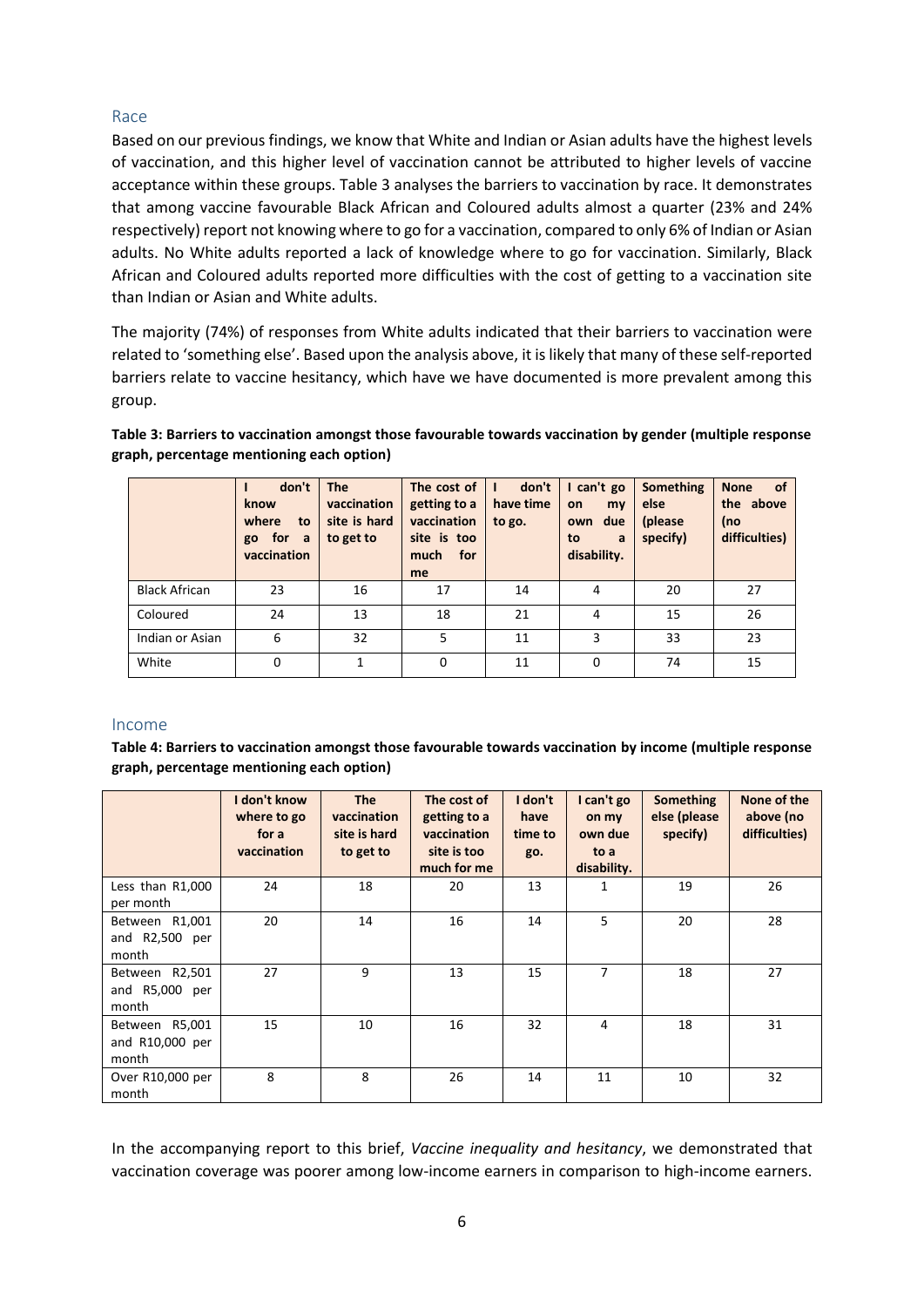Table 4 analyses barriers to vaccination by income. In our sample, most high-income earners have been vaccinated. Therefore, we had fewer high-income earners who answered this question. As a result, we had to combine together the income categories above R10,000 per month to be able to report on a reliable number of cases.

Lack of knowledge about where to get a vaccination was more prevalent among those earning under R5,000 a month compared to those earning more than R5,000 a month. The lowest income earners, those earning less than R1,000 per month, reported more difficulties with the ease with which they could get to a vaccination site. Interestingly, the cost of getting to a vaccination site had a curvilinear pattern to income, with those earning under R1,000 a month and those earning over R10,000 a month reporting similar levels of difficulty. The time it takes to get a vaccination was a barrier most frequently cited by those earning between R5,001 and R10,000 per month.

#### Settlement type

**Table 5: Barriers to vaccination amongst those favourable towards vaccination by settlement type (multiple response graph, percentage mentioning each option)**

|                                         | I don't<br>know<br>where to<br>go for a<br>vaccinati<br>on | <b>The</b><br>vaccinati<br>on site is<br>hard to<br>get to | The cost<br><b>of</b><br>getting<br>to a<br>vaccinati<br>on site is<br>too<br>much for<br>me | I don't<br>have<br>time to<br>go. | I can't<br>go on<br>my<br>own<br>due to<br>a<br>disabilit<br>y. | Somethi<br>ng else<br>(please)<br>specify) | None of<br>the<br>above<br>(no<br>difficulti<br>es) |
|-----------------------------------------|------------------------------------------------------------|------------------------------------------------------------|----------------------------------------------------------------------------------------------|-----------------------------------|-----------------------------------------------------------------|--------------------------------------------|-----------------------------------------------------|
| Township or RDP house                   | 24                                                         | 13                                                         | 14                                                                                           | 13                                | 5                                                               | 19                                         | 29                                                  |
| Backyard shack or room in a<br>township | 24                                                         | 15                                                         | 17                                                                                           | 15                                | 4                                                               | 19                                         | 28                                                  |
| Informal settlement                     | 25                                                         | 15                                                         | 17                                                                                           | 19                                | $\overline{2}$                                                  | 23                                         | 27                                                  |
| Suburban house                          | 11                                                         | 6                                                          | $\overline{7}$                                                                               | 8                                 | 1                                                               | 63                                         | 11                                                  |
| Flat, apartment or townhouse            | 30                                                         | 42                                                         | $\overline{7}$                                                                               | 19                                | 3                                                               | 9                                          | 6                                                   |
| Rural area                              | 17                                                         | 19                                                         | 22                                                                                           | 11                                | $\overline{2}$                                                  | 20                                         | 28                                                  |
| Other                                   | 13                                                         | 18                                                         | 11                                                                                           | 22                                | 4                                                               | 24                                         | 35                                                  |

In our analysis of the Round 5 data we found that vaccination coverage was highest in the suburbs and lowest in informal settlements and backyard rooms and shacks in a township. Table 5 shows the barriers to vaccination by settlement type. For those living in informal settlements, knowing where to go for vaccination (25%),a lack of time to go for vaccination (19%), and the cost of getting to vaccination sites (17%) were prominent barriers to vaccination. A significant share (27%) nonetheless said they encountered no barriers or 23% stated 'something else'.

Similarly, those living in backyard shacks or rooms reported difficulties in knowing where to go for vaccination (24%) and problems with the cost of getting to a vaccination site (17%). Again, a large share reported no difficulties with accessing vaccination.

Although those living in flats, apartments or townhouses have a comparably high level of vaccination, amongst those that are favourable but unvaccinated, barriers to vaccination included concerns that the vaccination site is difficult to get to (42%), lack of knowledge about where to go for vaccination (30%) and not having time to go for vaccination (19%).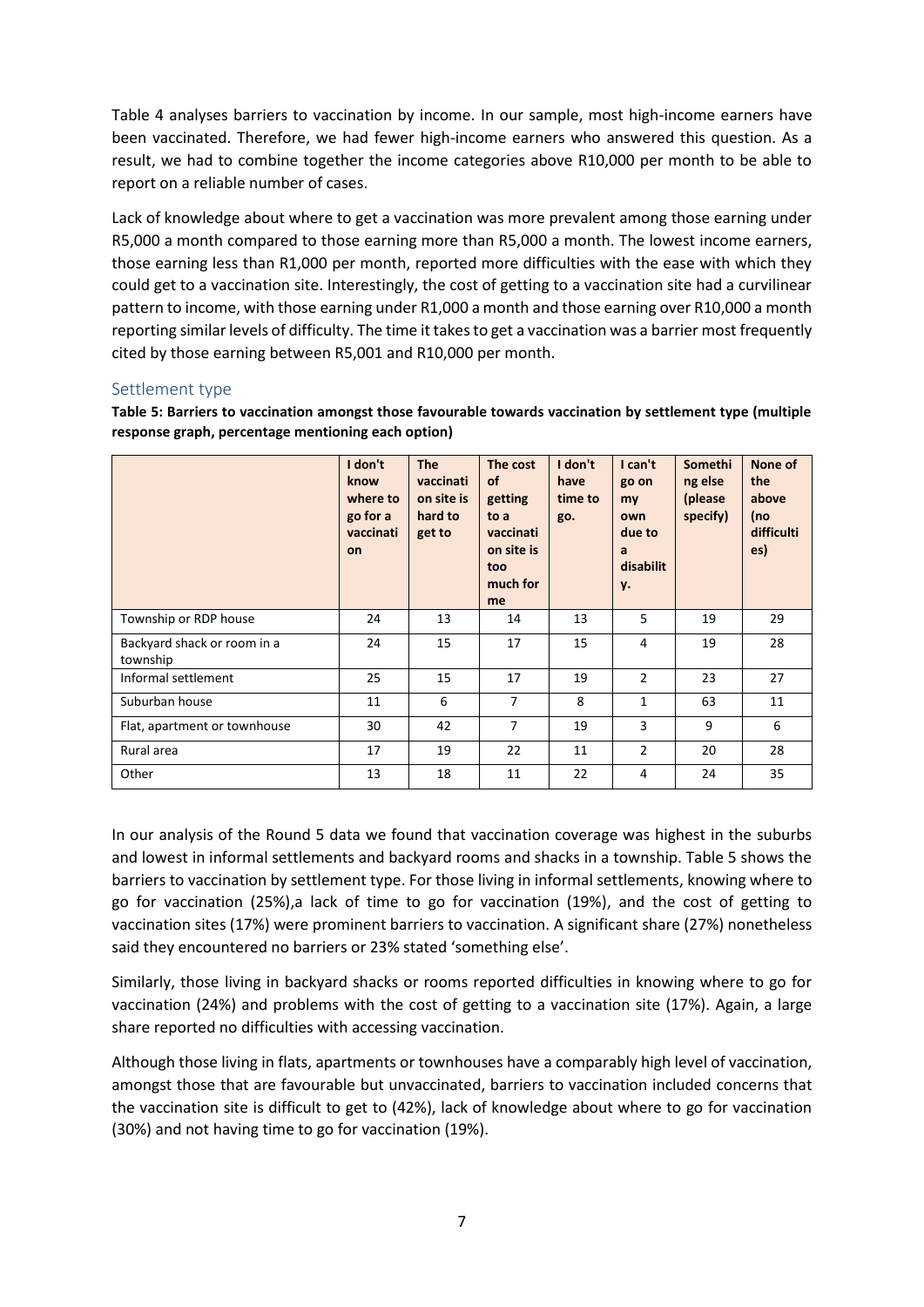For people living in rural areas, concerns with the cost of getting to a vaccination site (22%), difficulties in getting to the vaccination site (19%) and not knowing where to go for vaccination (17%) were all barriers to vaccination. However, as with the other settlement types, a large share (28%) reported no difficulties. Those living in suburban houses selected few of the pre-coded barriers presented to them with most (63%) stating that their barrier was 'something else'. Again, based on the earlier coding of these self-provided responses, this is likely to primarily reflect hesitancy.

#### Medical aid

Our Round 4 data showed that 20% of adults with medical aid were vaccinated, which was twice as many as the unvaccinated. In Round 5 we see that this inequality has narrowed but there is still a gap of 8 percentage points between those covered by medical aid and vaccinated and those not covered who have been vaccinated. Figure 3 presents an analysis of the barriers to vaccination by whether one has a medical aid. While it must be noted that only a small proportion of households have medical aid, 15.2% of households in 2020, $4$  it can serve as a good proxy for class.



**Figure 3: Differences in barriers to vaccination amongst vaccine accepting categories by medical aid (multiple response graph, percentage mentioning each option)**

As Figure 3 demonstrates, there are some differences in the barriers reported by those that have medical aid versus those without. Not knowing where to go for vaccination was a barrier reported by those with both medical aid and without but it was a larger barrier for those without medical aid. As we may expect, the cost of going to a vaccination site was a more significant barrier for those without medical aid. Similarly, difficulties in getting to the vaccination site were also more frequently reported by those without medical aid. It is striking that 48% of those with medical aid report that their barrier is 'something else', which is again a reflection of a greater tendency towards hesitancy among this group.

#### Province

**.** 

We know from the data provided by government that there is uneven coverage of vaccination by province. Table 6 presents an analysis of the barriers to vaccination by province. Lack of knowledge about where to go for vaccination was mentioned more frequently as a barrier in the Free State (32%),

<sup>4</sup> <http://www.statssa.gov.za/publications/P0318/P03182020.pdf>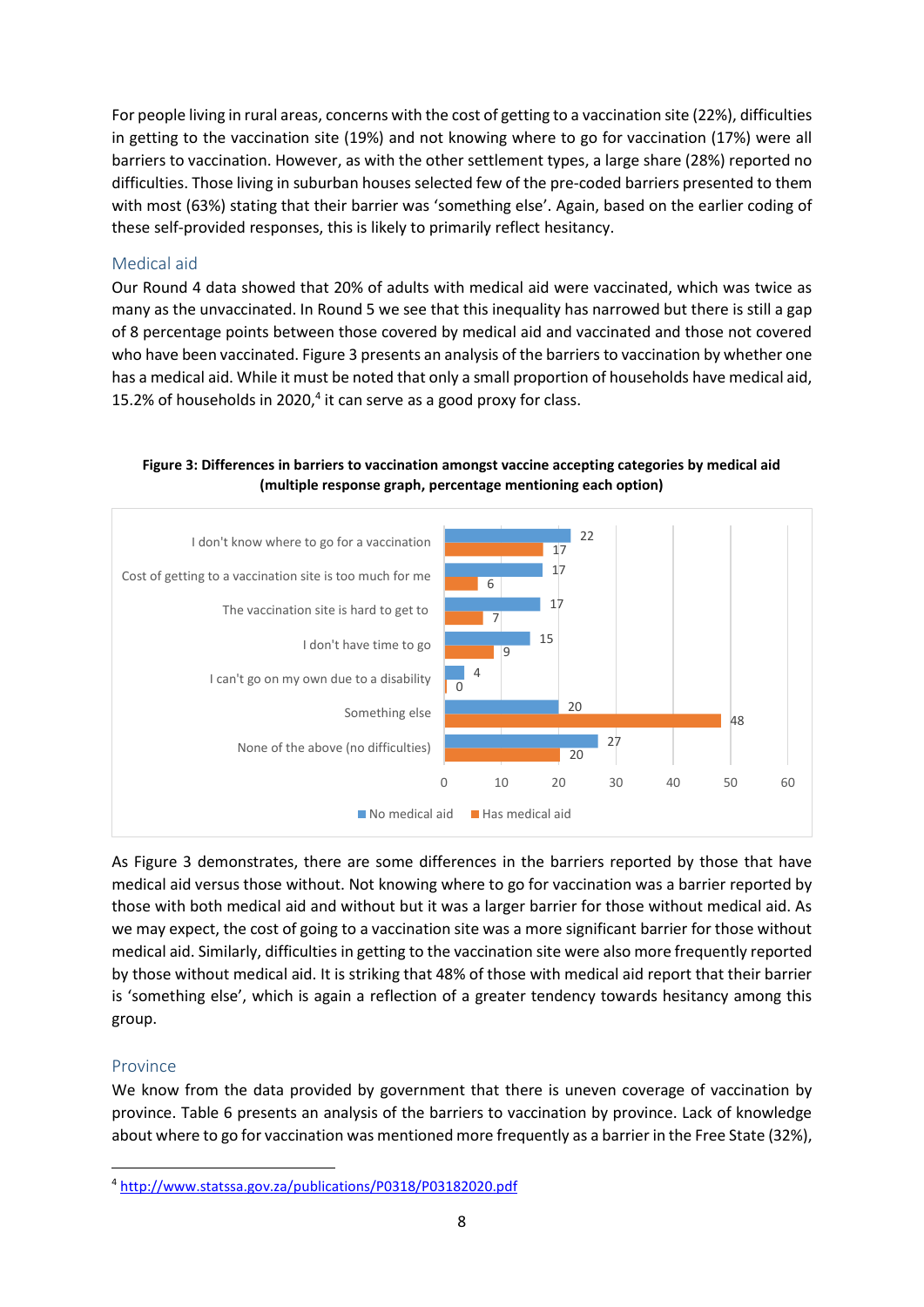Gauteng (27%) and North West (23%). Concerns that the vaccination site is difficult to get to was also of more concern in Mpumalanga (24%), the Northern Cape (24%) and KwaZulu-Natal (19%). The cost of getting to a vaccination site was a barrier in most provinces, although less of a barrier in the Western Cape and the Free State. The time it takes to get a vaccination was a more significant barrier in the North West (19%), Mpumalanga (18%) and the Free State (18%).

|                     | I don't<br>know<br>where to<br>go for a<br>vaccinatio<br>$\mathsf{n}$ | <b>The</b><br>vaccinatio<br>n site is<br>hard to get<br>to | The cost of<br>getting to<br>a<br>vaccinatio<br>n site is<br>too much<br>for me | I don't<br>have<br>time to<br>go. | I can't go<br>on my<br>own due<br>to a<br>disability. | <b>Somethin</b><br>g else<br>(please<br>specify) | None of<br>the above<br>(no<br><b>difficulties</b> |
|---------------------|-----------------------------------------------------------------------|------------------------------------------------------------|---------------------------------------------------------------------------------|-----------------------------------|-------------------------------------------------------|--------------------------------------------------|----------------------------------------------------|
| <b>Western Cape</b> | 15                                                                    | 8                                                          | 11                                                                              | 11                                | $\overline{2}$                                        | 44                                               | 23                                                 |
| Eastern Cape        | 15                                                                    | 15                                                         | 18                                                                              | 10                                | 5                                                     | 17                                               | 35                                                 |
| Northern Cape       | 20                                                                    | 24                                                         | 18                                                                              | 9                                 | 10                                                    | 12                                               | 27                                                 |
| <b>Free State</b>   | 32                                                                    | 10                                                         | 11                                                                              | 18                                | $\overline{2}$                                        | 20                                               | 23                                                 |
| KwaZulu-Natal       | 14                                                                    | 19                                                         | 19                                                                              | 12                                | $\overline{2}$                                        | 28                                               | 25                                                 |
| North West          | 23                                                                    | 12                                                         | 18                                                                              | 19                                | $\mathbf 0$                                           | 16                                               | 27                                                 |
| Gauteng             | 27                                                                    | 16                                                         | 16                                                                              | 15                                | 6                                                     | 20                                               | 26                                                 |
| Mpumalanga          | 23                                                                    | 24                                                         | 16                                                                              | 18                                | $\mathbf{1}$                                          | 19                                               | 20                                                 |
| Limpopo             | 19                                                                    | 18                                                         | 16                                                                              | 13                                | 1                                                     | 13                                               | 33                                                 |

**Table 6: Barriers to vaccination amongst those favourable towards vaccination by province (multiple response graph, percentage mentioning each option)**

## Conclusion

**.** 

This research briefing has analysed the barriers to vaccination faced by those who say that they are favourable towards taking a COVID-19 vaccination. At the time of the research (22 October 2021 and 17 November 2021), we estimate that this favourable group to be as large as 38% of the adult population. This is a significant section of the population to target. If barriers to vaccination can be identified and overcome, this group may likely convert the willingness to vaccinate into vaccination.

As documented throughout this report, significant shares of this favourable group state that they face no barriers to vaccination, meaning it is unclear what has prevented them from vaccinating to date. Despite this, this report assists in identifying critical challenges faced by those favourable towards vaccination. The key barriers are: not knowing where to go for vaccination, difficulties in accessing vaccination sites, the costs of getting to and from vaccination sites, and time constraints. Furthermore, the report demonstrates that these barriers to vaccination are experienced unequally across society. Low-income earners and people who live in townships, backyard rooms and informal settlements, who are more likely to be Black, report significantly more difficulties in knowing where to go for vaccination or problems in accessing the sites. This analysis supports the findings of our collaborator, Kate Alexander, who has identified similar issues based on qualitative research. 5

This analysis reveals some critical areas for government to address. The key improvements that need to be made to get people vaccinated are: improved information about where to get vaccinated,

<sup>5</sup> Alexander, K. & Xezwi, B. 2021. Dose of discrimination: Why the government failed to reach its vaccination targets, *The Daily Maverick*, December 28, [https://www.dailymaverick.co.za/article/2021-12-28-dose-of](https://www.dailymaverick.co.za/article/2021-12-28-dose-of-discrimination-why-the-government-failed-to-reach-its-vaccination-targets/)[discrimination-why-the-government-failed-to-reach-its-vaccination-targets/](https://www.dailymaverick.co.za/article/2021-12-28-dose-of-discrimination-why-the-government-failed-to-reach-its-vaccination-targets/)